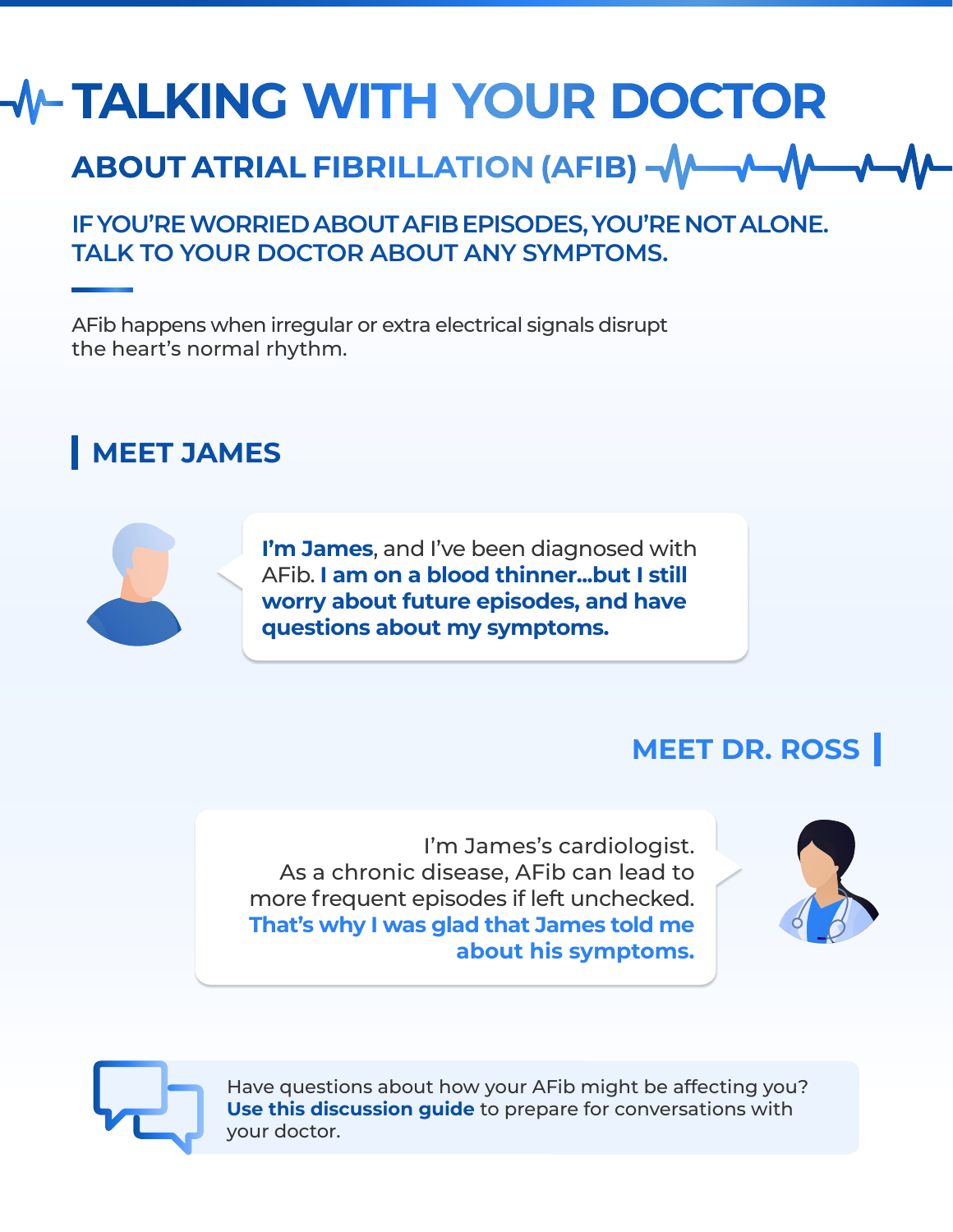

To hear that my symptoms were **important information to my doctor reinforced that I made the right choice** in starting a dialogue.

### **KEEP TRACK OF YOUR AFIB SYMPTOMS**

Everyone's AFib is different, and while not every person with AFib experiences symptoms, you should **talk to your doctor** about any symptoms that you experience.

**Use this checklist to record any of the symptoms you have had, and share it with your doctor.**

| <b>WHAT YOU FELT</b>        | <b>DATE THAT IT</b><br><b>HAPPENED</b> | <b>HOW LONG IT LASTED/</b><br><b>NOTES</b> |
|-----------------------------|----------------------------------------|--------------------------------------------|
| Racing heartbeat            |                                        |                                            |
| <b>Fluttering heartbeat</b> |                                        |                                            |
| Irregular-feeling heartbeat |                                        |                                            |
| Pounding heartbeat          |                                        |                                            |
| Lightheadedness             |                                        |                                            |
| <b>Extreme fatigue</b>      |                                        |                                            |
| Shortness of breath         |                                        |                                            |
| Chest pain                  |                                        |                                            |
| Anxiety                     |                                        |                                            |

James was worried about seeming like he was complaining. **But the truth is, I encourage all my patients with AFib to speak up when they notice symptoms.**

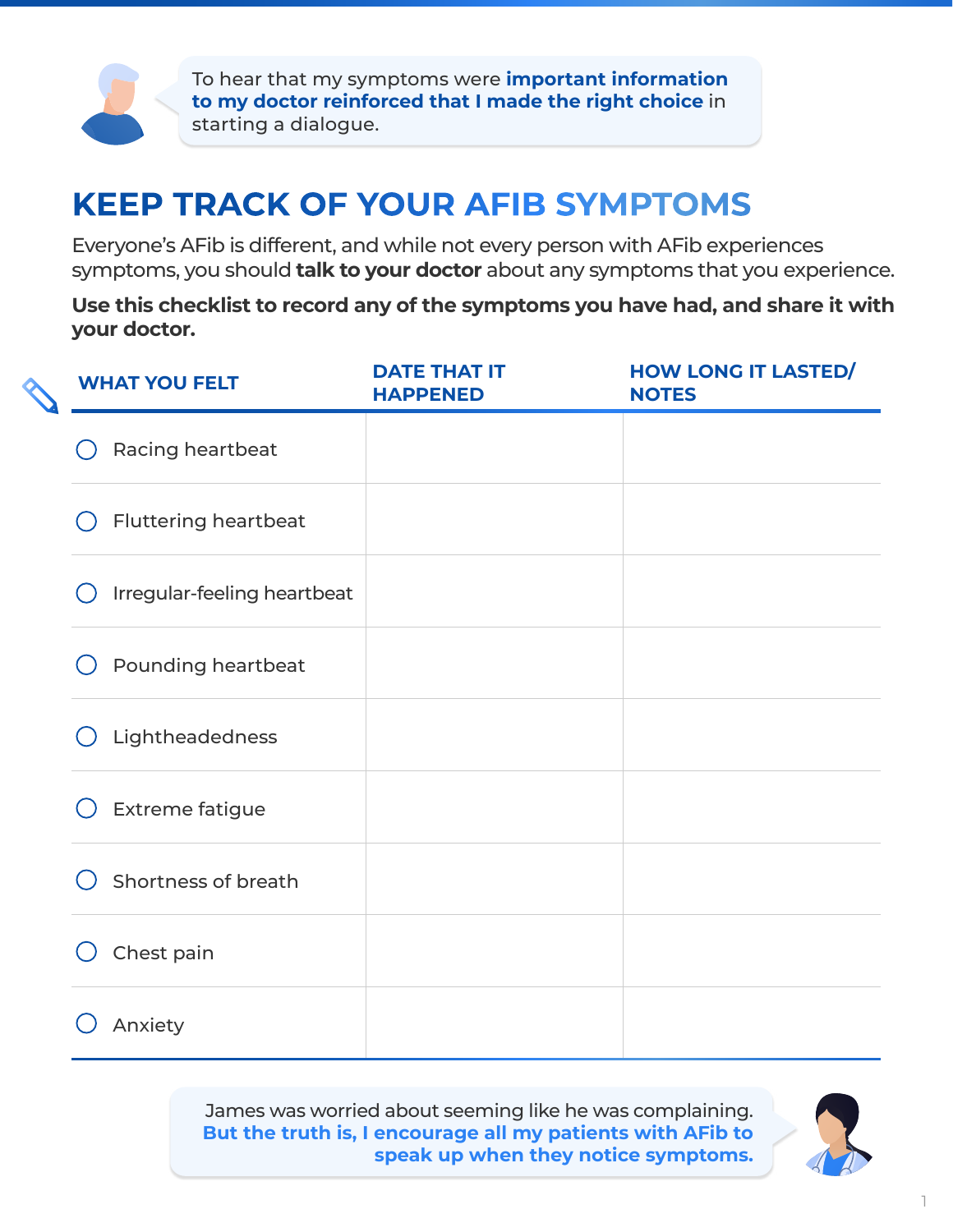## **YOUR DOCTOR MAY ASK QUESTIONS ABOUT YOUR PHYSICAL ACTIVITY LEVEL**



Information on symptoms and activity level are all important for me when I medically assess AFib. I ask my patients many questions, **including about their activity level.**

#### **Some of the questions your doctor may ask include:**

| <b>QUESTION</b>                                                                                | <b>NOTES</b> |
|------------------------------------------------------------------------------------------------|--------------|
| Is there anything that you were<br>doing 3-6 months ago, physically,<br>that you can't do now? |              |
| Have your friends and family<br>noticed a change in your normal<br>activity level?             |              |
| Do you notice any changes in<br>symptoms during exercise or<br>other activities?               |              |

When James came in, we talked about his symptoms, as well as **his treatment plan.**

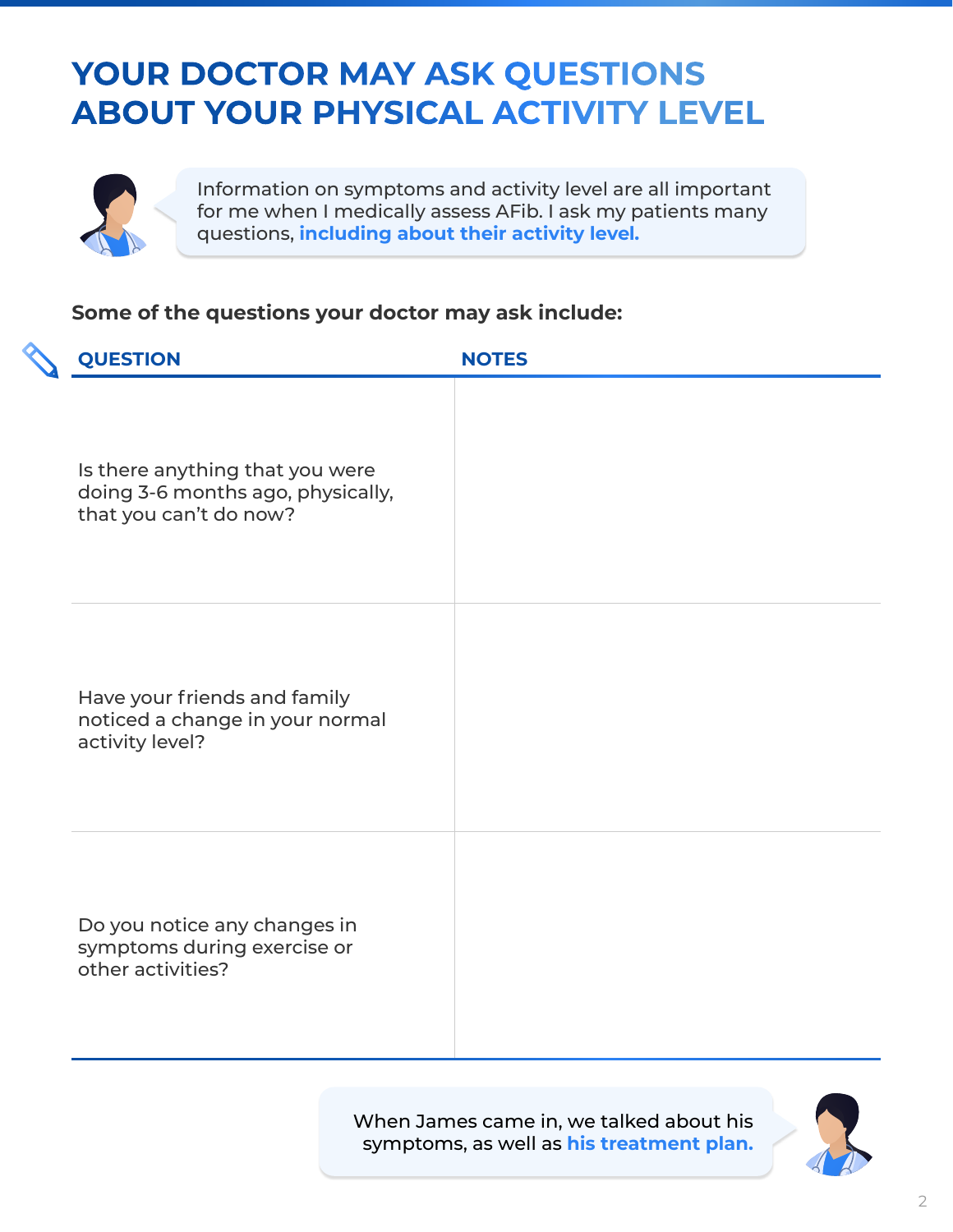## **ASK YOUR DOCTOR ABOUT THE DIFFERENT TYPES OF AFIB MEDICATIONS**

**3 types of medication are commonly used to treat AFib, and are sometimes prescribed together:**



| <b>QUESTION</b>                                                                 | <b>NOTES</b> |
|---------------------------------------------------------------------------------|--------------|
| What type of AFib do I have,<br>and why is that important?                      |              |
| Does my AFib require more<br>than I type of medication?                         |              |
| Am I a suitable candidate for<br>heart rhythm medication?                       |              |
| Should I be concerned about<br>the side effects of heart rhythm<br>medications? |              |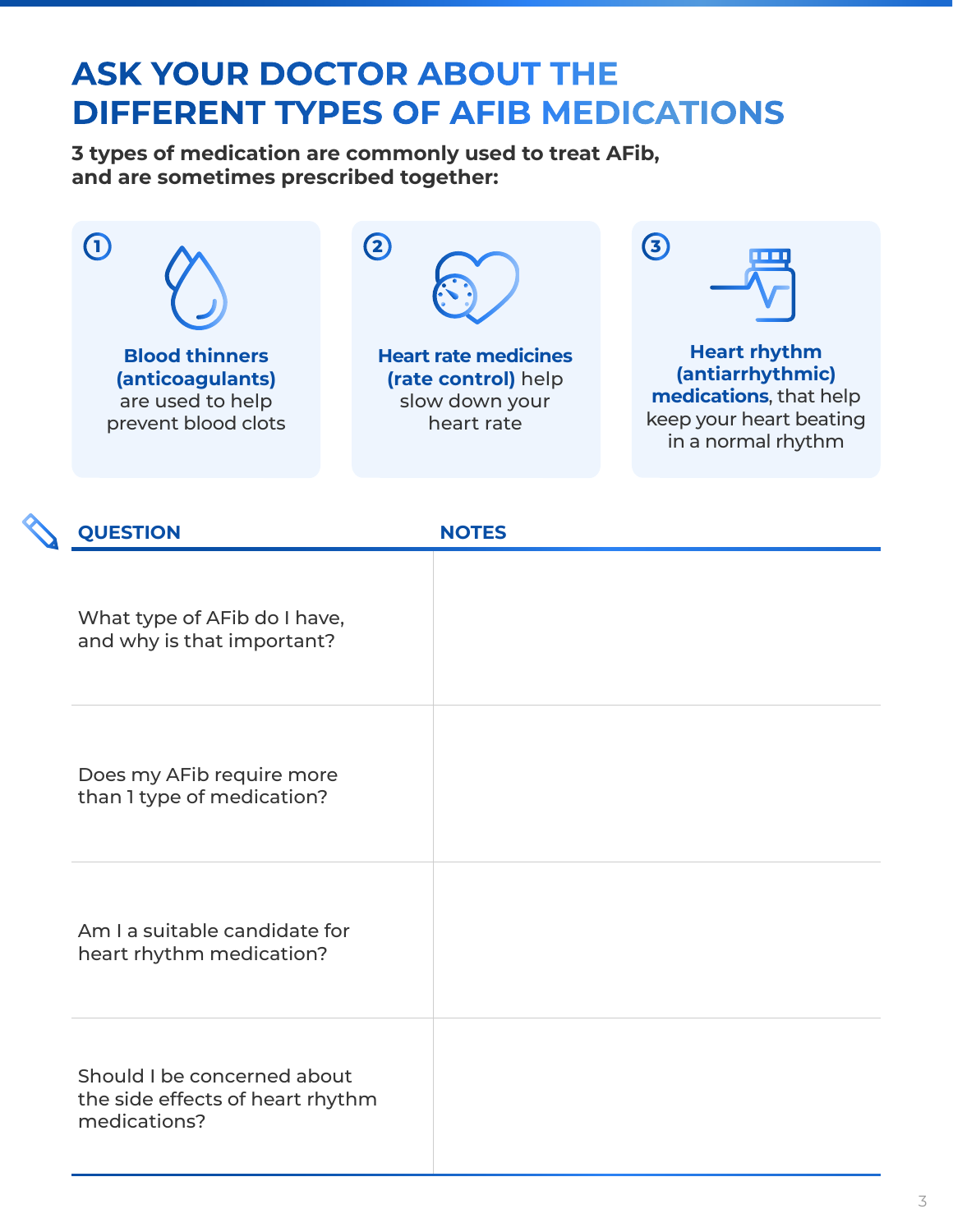# **IT'S IMPORTANT TO CONSIDER OTHER MEDICATIONS YOU'RE TAKING**

As you plan to speak with your doctor, listing the medications you take—including for AFib—can help them decide on any changes to your treatment plan.

| <b>MEDICATION</b> | <b>WHAT IT'S FOR</b> | <b>HOW LONG</b><br><b>YOU'VE TAKEN IT</b> |
|-------------------|----------------------|-------------------------------------------|
|                   |                      |                                           |
|                   |                      |                                           |
|                   |                      |                                           |
|                   |                      |                                           |
|                   |                      |                                           |
|                   |                      |                                           |
|                   |                      |                                           |
|                   |                      |                                           |
|                   |                      |                                           |
|                   |                      |                                           |
|                   |                      |                                           |

Treatments that go beyond medication, including cardioversion (an electric shock) or surgery, may be needed, depending on the underlying cause of your AFib, and how it is affecting you.

> In our discussion, we talked about different ways to help keep my heart in normal rhythm. **That's when Dr. Ross talked to me about heart rhythm medication.**

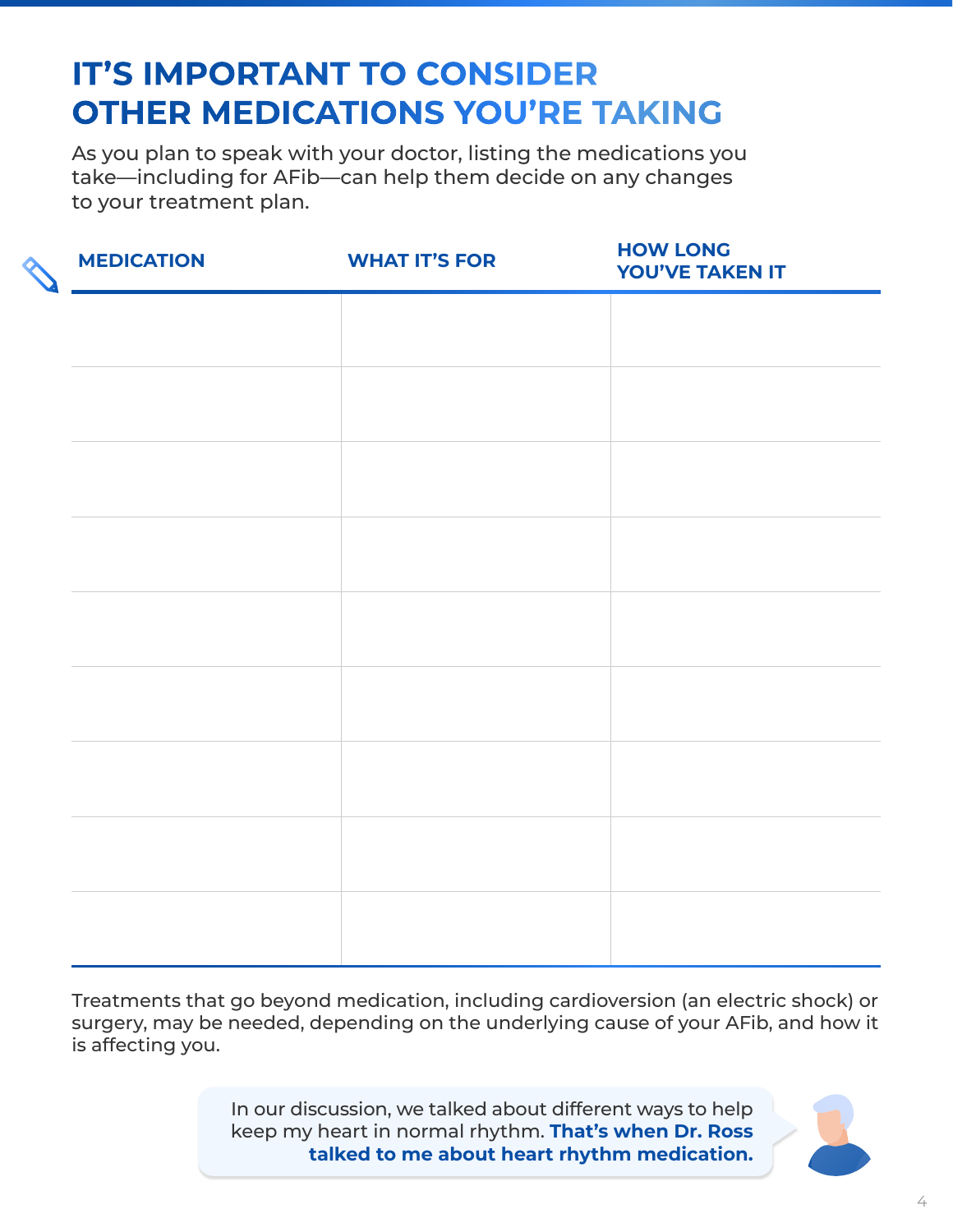# **HOW CAN MULTAQ® HELP?**

MULTAQ is a prescription medicine used to lower the chance you would need to go into the hospital for an irregular heart rhythm called atrial fibrillation (AFib). It is meant for people who have had certain types of atrial fibrillation (paroxysmal or persistent AFib) in the past but are now in normal heart rhythm.

It is not known if MULTAQ is safe and effective in children younger than 18 years old.



**MULTAQ is an FDA-approved pill that your doctor could prescribe to help keep the heart beating in normal rhythm, which may help patients have more days without AFib episodes.**

**As you talk with your doctor about how MULTAQ® can help, consider asking them the following:**

|  | <b>QUESTION</b>                                                                | <b>NOTES</b> |
|--|--------------------------------------------------------------------------------|--------------|
|  | How is MULTAQ different from other<br>AFib medications that I'm taking?        |              |
|  | What is the right way to take MULTAQ?                                          |              |
|  | What can I expect from taking MULTAQ?                                          |              |
|  | What are the serious risks associated<br>with MULTAQ that I should know about? |              |

Dr. Ross and I talked about my overall AFib treatment plan, using my discussion guide for assistance. **Now that my heart is back in rhythm, we both decided on adding MULTAQ** to my treatment plan.



Tell your doctor about all the medicines you take.

### **IMPORTANT SAFETY INFORMATION**

**What is the most important safety information I should know about MULTAQ? Do not take MULTAQ if you have symptoms of heart failure that recently worsened and you were hospitalized, or if you have severe heart failure. MULTAQ doubles your risk of dying if you have these conditions.** 

**Please see additional Important Safety Information on following pages. For full Prescribing Information, including boxed WARNING, please click [here](http://products.sanofi.us/multaq/multaq.html) or visit [MULTAQ.com.](https://www.multaq.com/)**

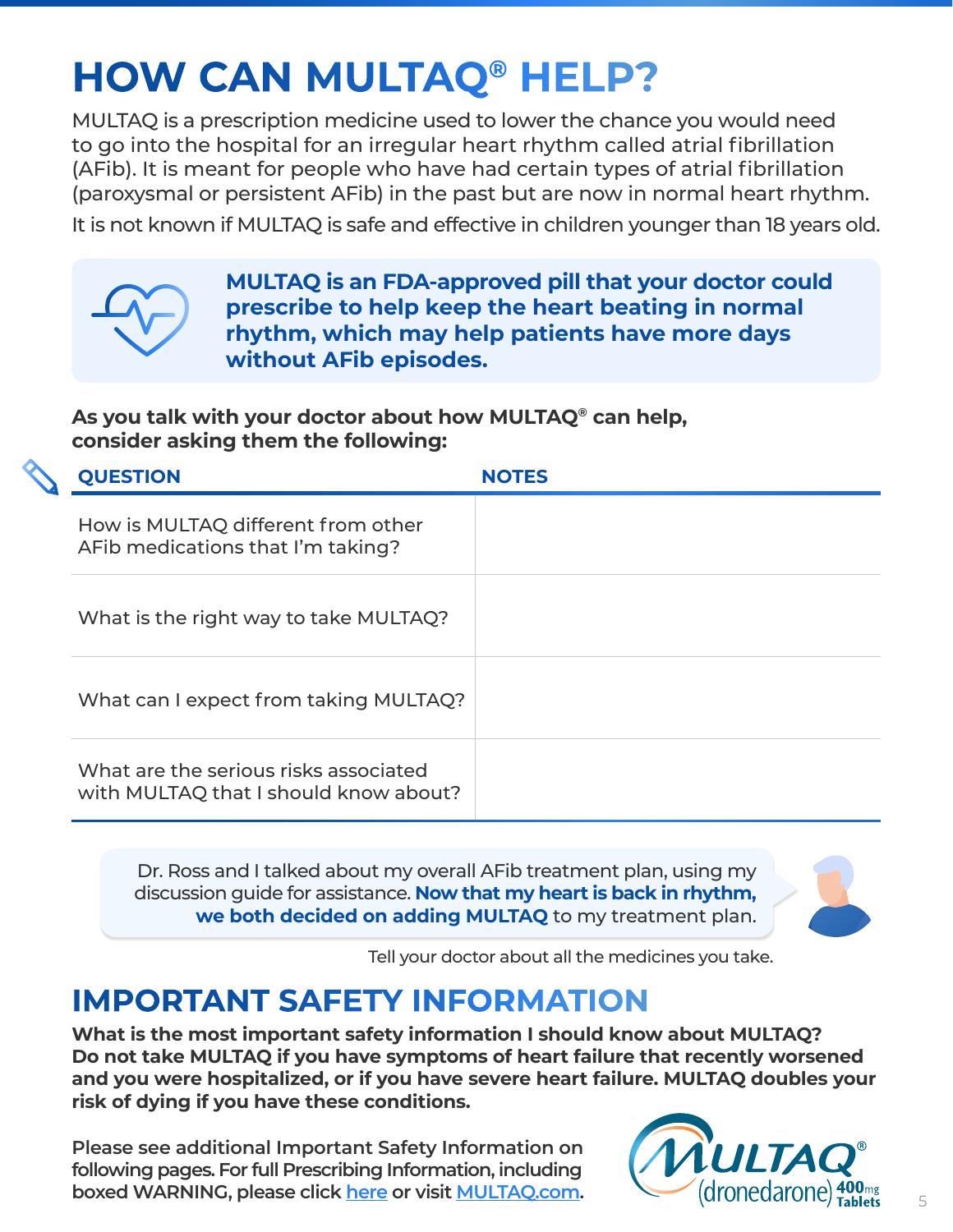# **IMPORTANT SAFETY INFORMATION (CONTINUED)**

**Do not take MULTAQ if you have a type of atrial fibrillation (AFib) called permanent AFib.** You should not take MULTAQ if you are in AFib and your doctor is not planning to change you back into normal rhythm. People with permanent AFib who take MULTAQ have a higher risk of death, stroke, and needing to be treated in a hospital for heart failure.

MULTAQ may cause liver problems, including life-threatening liver failure. Call your doctor right away if you are taking MULTAQ and develop any of these signs and symptoms of liver problems: loss of appetite; nausea; vomiting; fever; feeling unwell; unusual tiredness; itching; yellowing of the skin or the whites of the eyes; unusual darkening of the urine; right upper stomach area pain or discomfort.

#### **When should I call the doctor?**

Call your doctor right away if you're taking MULTAQ and have any signs and symptoms of heart failure. These may include shortness of breath or wheezing at rest; wheezing, chest tightness, or coughing up frothy sputum at rest, nighttime, or after minor exercise; trouble sleeping or waking up at night or using more pillows to prop yourself at night because of breathing problems; weight gain; or foot or leg swelling.

Call your doctor right away if you notice that your heartbeat or pulse is irregular. This is a sign that you are in AFib.

Call your doctor if you develop shortness of breath or a dry cough during treatment with MULTAQ.

Call your doctor if you experience an allergic reaction, such as itchy rash, low blood pressure, or rapid swelling of the throat or skin, especially around the lips or eyes.

#### **Who else shouldn't take MULTAQ?**

You should not take MULTAQ if you are allergic to dronedarone or any of the other ingredients in MULTAQ.

You should not take MULTAQ if you have severe liver problems or if you had liver or lung problems after using amiodarone.

You should not take MULTAQ if you have a certain type of heart problem called heart block, and you do not have an implanted pacemaker.

You should not take MULTAQ if you are breastfeeding, pregnant, or plan to become pregnant as it is not known if it may pass to or harm your baby. Women who may become pregnant should use effective birth control while taking MULTAQ. Talk to your doctor about the best birth control methods for you.

#### **Are there any medications I should avoid while taking MULTAQ?**

MULTAQ can interact with certain medications. Do not use the following medications with MULTAQ:

- Nefazodone
- Voriconazole
- Ritonavir
- Telithromycin
- Ketoconazole
- 
- 
- 
- 
- Itraconazole
- Cyclosporine
- Clarithromycin
	-

**Are there other medicines that would be harmful when taken with MULTAQ?** The following medicines can lead to a dangerous abnormal heart rhythm if taken with MULTAQ:

- Phenothiazines  $\cdot$  Tricyclic antidepressants  $\cdot$  Certain antibiotics
- Certain medicines used to treat an abnormal heart rhythm or fast heartbeat

**Please see additional Important Safety Information on following pages. For full Prescribing Information, including boxed WARNING, please click [here](http://products.sanofi.us/multaq/multaq.html) or visit [MULTAQ.com.](https://www.multaq.com/)**